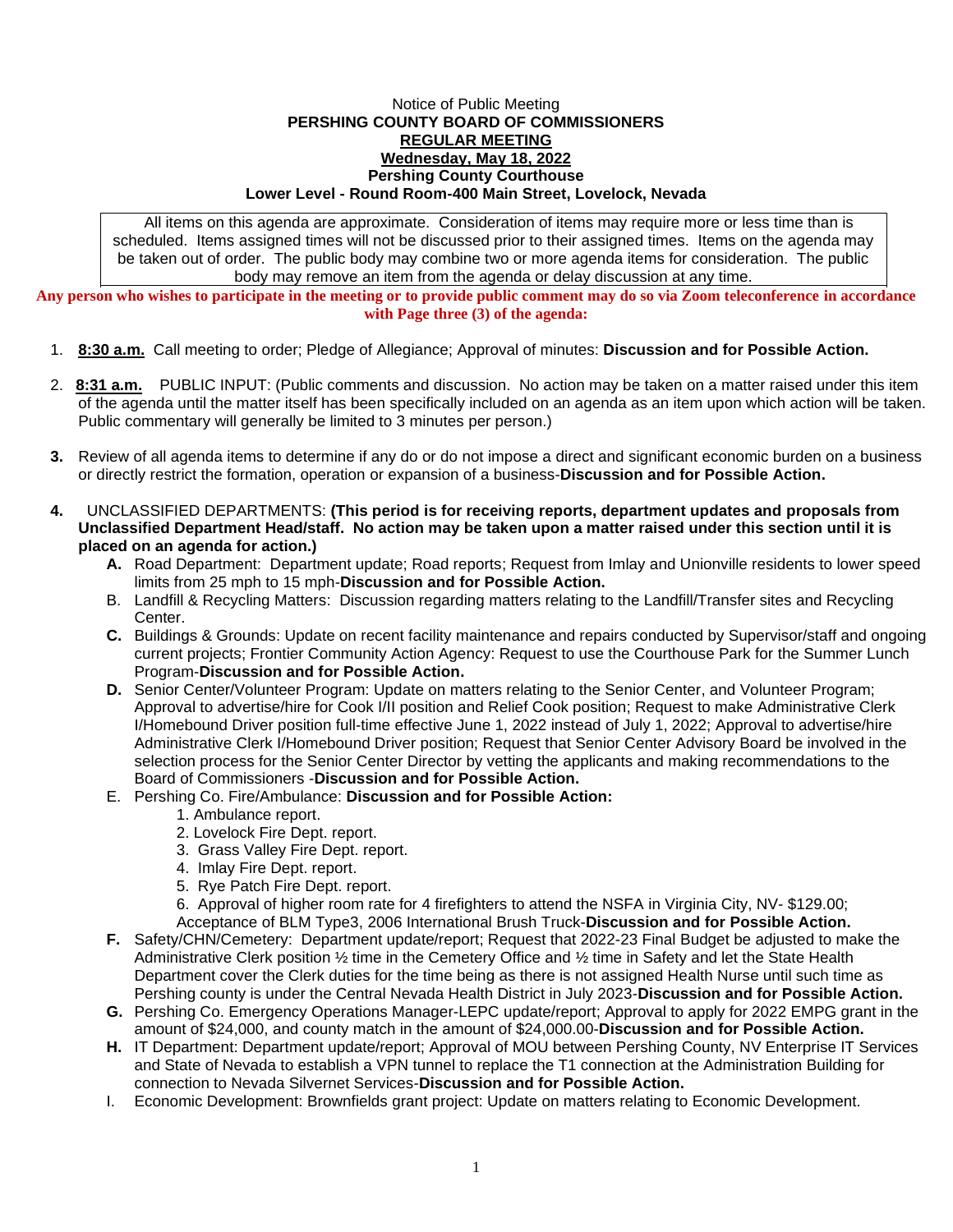- **J.** Public Defender-Discussion regarding annual indigent public defense report pertaining to whether the county desires assistance from the State of Nevada on appellant matters and homicide cases where death penalty is sought-**Discussion and for Possible Action.**
- **5.** ELECTED DEPARTMENTS: **(This period is for receiving reports, department updates and proposals from Elected Officials/staff. No action may be taken upon a matter raised under this section until it is placed on an agenda for agenda.)**
	- A. Lacey Donaldson, Clerk-Treasurer: Department update/report; Approval of corrections/changes to the Tax Roll; Approval to advertise/hire open Administrative Clerk I/II position-**Discussion and for Possible Action.**
	- B. Rene Childs, Auditor-Recorder: Department update/report.
	- **C.** Laureen Basso-Cerini, Assessor: Department update/report; Salary Resolution-M. Root-**Discussion and for Possible Action.**
	- **D.** Bryce Shields, District Attorney: Department update/report; Request for approval to advertise/hire part-time Administrative Clerk I position in the Child Support Office-**Discussion and for Possible Action.**
	- E. Judge Karen Stephens, Justice Court: Department update/report.
	- F. Jerry Allen, Sheriff's Dept.: Department update/report.
- **6.** Grass Valley Advisory Board: Update on matters relating to the Grass Valley area; approval to allow sheep to graze on a portion of the Grass Valley Community Center property to eliminate the weeds-**Discussion and for Possible Action.**
- **7.** Derby Field Airport: Update on matters relating to the Derby Field Airport.
- **8.** Board appointments/resignations: 911 Surcharge Advisory Committee-**Discussion and for Possible Action.**
- 9. Daniel Leroy McGuinness: Bring attention to Workshop focused on the 82% high school graduation in Pershing County and the 10% adults with a bachelor's degree in Pershing County.
- **10.** Update from Emergency Management relating to COVID-19; List of proposed projects, prioritizing and changing/amending the projects for allocation of the Covid-19 American Rescue Plan funding for Pershing County in the amount of \$1,306,252.00; Request for funding of Sheriff's Notification App in the amount of \$6,090.00- **Discussion and for Possible Action.**
- **11.** Approval to sign letter to the Governor requesting an exemption from NRS 439.4905 assessment to the Division of Public and Behavioral Health and contingent upon approval by the Nevada State Board of Health to form a health district and provide services per NRS requirements-**Discussion and for Possible Action.**
- 12. Litigation Meeting.
- 13. Report from Legal Counsel.
- **14.** Start the process of hiring a county administrator/manager, developing the job description and selection process for FY 2022-23; Requesting assistance from NACO and exploring the process other counties have used; Creating a Recruiting Committee comprised of one commissioner and department heads willing to assist in the process-**Discussion and for Possible Action.**
- 15. Report from Administrative Assistant/HR Rep.-County Commissioner's Office.
- 16. Items for future agendas- **Discussion and for Possible Action.**
- 17. Correspondence.
- **18. 11:00 a.m.** Tracy Neeley, A & H Insurance: Presentation of the July 1, 2022 Health, Dental, Vision and Life Insurance Renewal for FY 2022-2023-**Discussion and for Possible Action.**
- 19. Matters of the Board for Discussion.

Board Member reports. Board Liaison reports. (Nevada Works, Safety, Hospital Board, Emergency Management, Cemetery, Recreation Board, WNDD, Pe. Co. Economic Dev./, Community Center, Airport Advisory Board; Museum Advisory Board, Library Board, Senior Center Advisory Board, Central Nevada Water Authority, Planning Board, Broadband Advisory Board, 911 Committee, Solid Waste Management Recycling Advisory Board, Pe. Co. Volunteer Advisory Board, T. V. Board, Frontier Coalition, Humboldt River Water Basin Authority.)